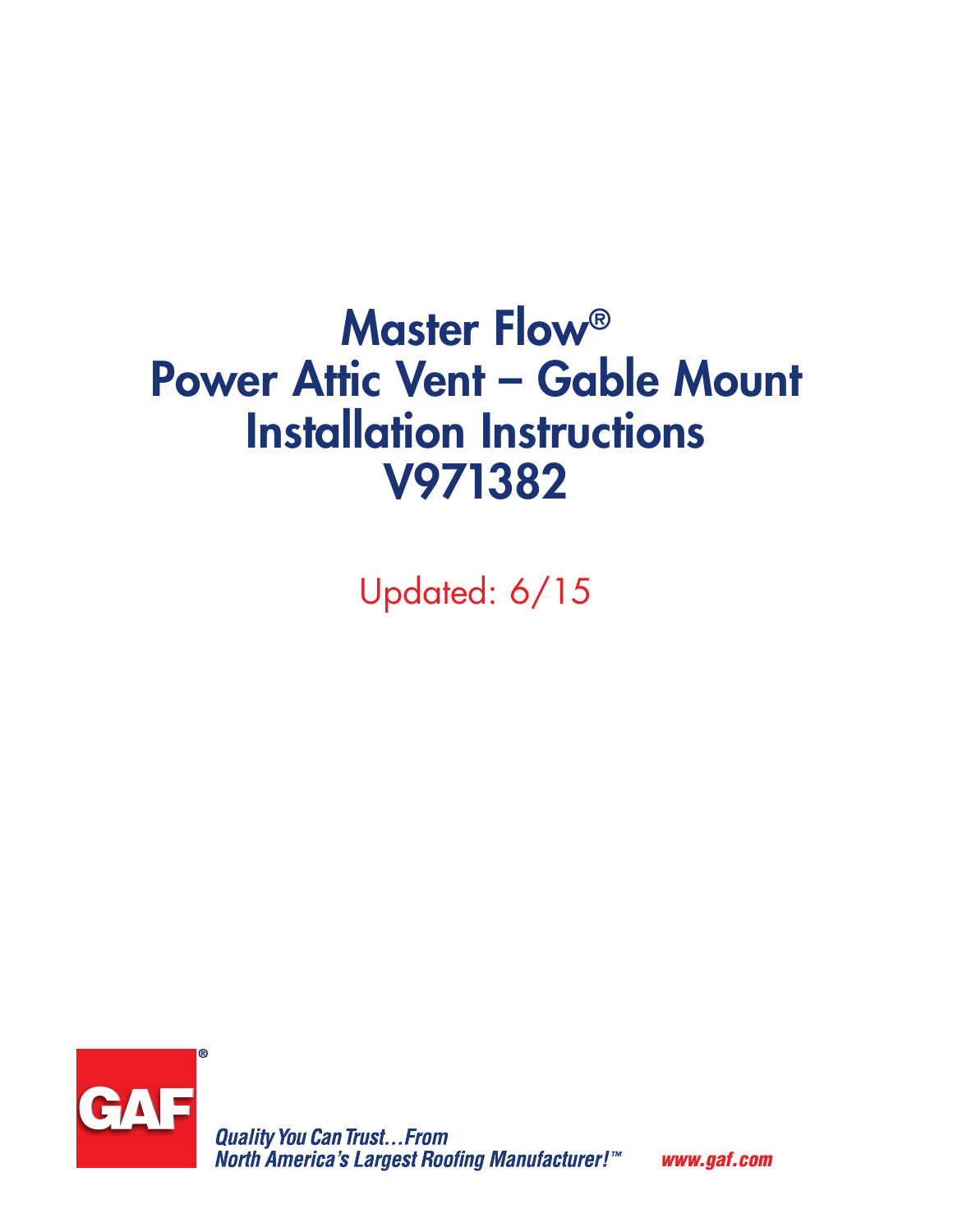

#### **POWER ATTIC VENT Installation Instructions GAF** Gable Mount

**For Gable-Mount Models: PG2, PG3, EGV5 & EGV6**

#### **Always read and observe safety considerations and installation instructions.**

#### **Safety Considerations & Warnings**

- 1. Use this unit only in the manner intended by GAF. If you have any installation questions, please contact Master Flow® Technical Services at 1-800-211-9612.
- 2. For general ventilating use only. This ventilator has an unguarded impeller. Do **NOT** use in locations readily accessible to people or animals.
- **3.** Do **NOT** use to exhaust hazardous material, dust, or combustible vapors.
- 4. During installation, always wear appropriate safety glasses, gloves, hard hats, restraints, and other safety equipment to avoid injury. Warning: Always wear durable work gloves while handling the unit.
- 5. Observe all applicable building and electrical codes.
- **6.** Installation work and electrical wiring should be done by a qualified person in accordance with all building codes and the National Electrical Code (U.S. only), including codes for fire ratings. Contact a qualified electrician if you are not comfortable or familiar with electrical codes and/or installations.
- 7. The ventilator should be connected to a 120 volt, 60 Hz grounded circuit only with minimum 14-gauge wiring that has at least 3 amperes of available capacity. If you cannot confirm there is sufficient electrical capacity on an existing circuit, install a separate dedicated circuit. Do NOT use an extension cord to operate.
- 8. Inspect for hidden utilities before cutting or drilling. Do **NOT** damage electrical wiring or other hidden utilities when cutting or drilling.
- 9. Make sure the fan blade is on tight and ensure the set screw is securely tightened.
- 10. Ducted fans must always be vented to the outdoors.
- 11. FOR HOMES WITH A GAS OR OIL FURNACE OR APPLIANCE LOCATED IN THE SAME SPACE: The ventilator MUST be wired with a switch or other interlocking device to prevent the furnace and ventilator from operating at the same time during the heating cycle. The switch or other interlocking device MUST disconnect the vent unit from the electrical circuit power. GAF recommends that the switch (not included) be installed by a qualified person in accordance with all applicable building codes and standards.

#### **Tools Required**

- <sup>3</sup>/<sub>8</sub>" or Adjustable Wrench
- #2 Phillips Screwdriver
- Saw (if installation requires additional wood supports)
- Safety Eyewear
- Fall Restraint Equipment
- Hard Hat and other Safety Equipment
- Utility Knife
- Gloves
- Ladder
- Claw Hammer
- Pencil or Marker
- Tape Measure
- 1 /2" Trade Size Cable Clamp Connector
- Type NM Electrical Cable
- Wire Nuts



**Figure 2b**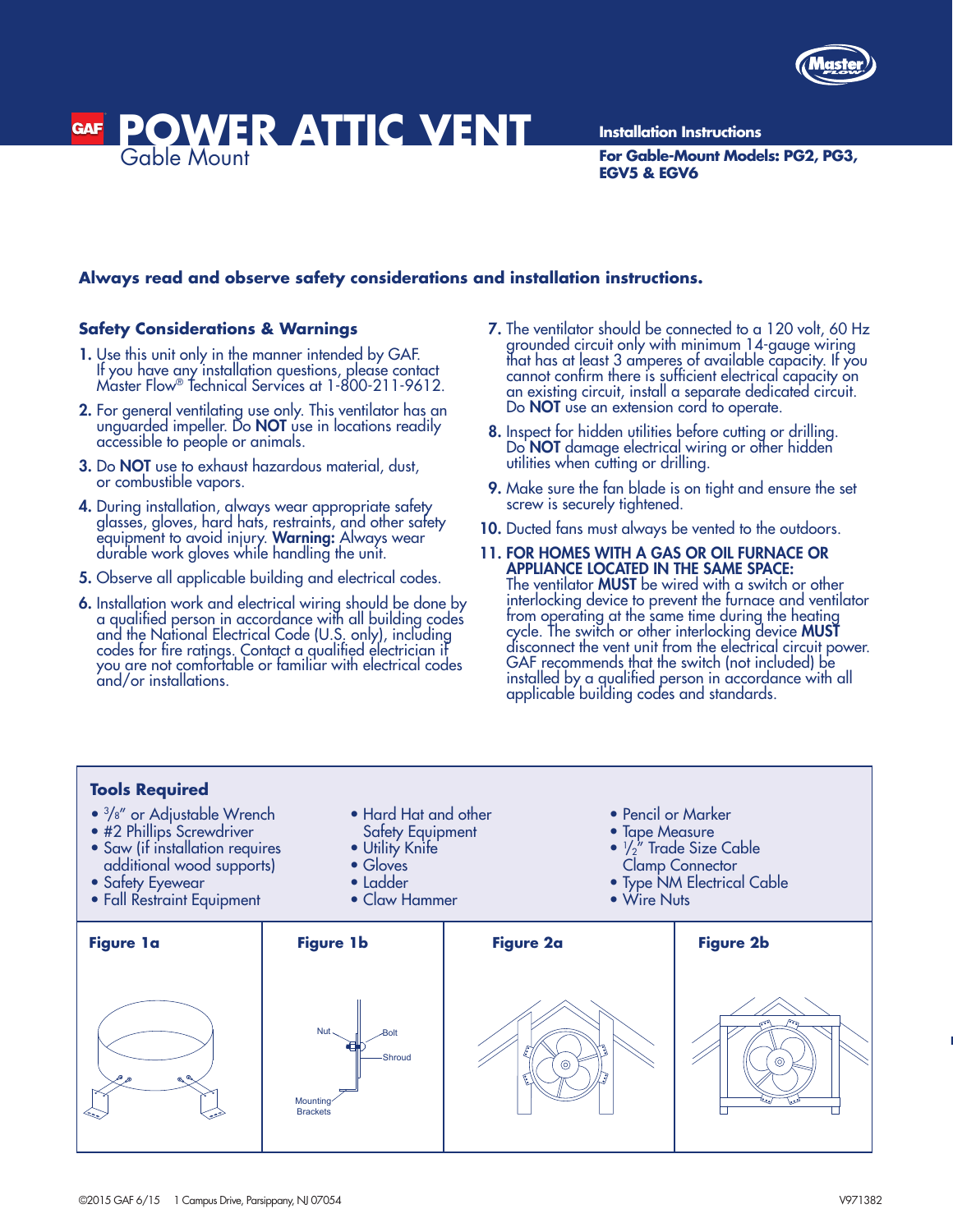**Installation Instructions**

**For Gable-Mount Models: PG2, PG3, EGV5 & EGV6**

Note: See Figures on previous page.

- **1. Ensure Proper Intake Ventilation...** Always ensure there is proper intake ventilation at the soffit, undereave, and fascia areas of the roof. This is required for a balanced ventilation system and to help avoid premature ventilator motor failure. Use the chart located on the outside of the package to ensure the minimum recommended intake ventilation is installed on the home. Always consult local building codes for ventilation requirements.
- 2. Determine Position... Place Power Gable Vent behind an existing gable wall louver or install a Master Flow® SGM20 Automatic Gable Louver (not included). The fan should be approximately 3" (76 mm) to 4" (102 mm) away from the exterior louver.
- **3. Attach Mounting Brackets To Unit…** Carefully remove unit and mounting accessories kit from the carton. The fan mounting kit includes (8) bolts, (8) Nylok™ nuts, and (4) mounting brackets. Take the mounting brackets (long side) and align with the two holes on the shroud. With holes aligned, take two bolts with the head on the inside of the shroud and push through each hole. Take the Nylok™ nuts and fasten to each bolt. Repeat this process until all four mounting brackets are firmly fastened to shroud (Figures 1a & 1b).
- **4. Mount The Unit...** Place mounting brackets so end is flush with the stud. For studs 16" (40.6 cm) on center, mounting brackets are predrilled to this size. Screw or nail unit to framing through pre-punched holes in

mounting brackets (Figure 2a). For studs over 16" (406 mm) on center, install two nominal  $2'' \times 4''$  (50 mm  $\times$ 100 mm) wood supports, 14" (35.6 cm) apart. Mount the unit to the two nominal  $2" \times 4"$  (50 mm  $\times$  100 mm) wood supports through the pre-punched holes in the mounting brackets (Figure 2b).

**5. Wiring...** Always disconnect power supply before wiring the ventilator into an existing circuit. Remove the thermostat cover and mount the thermostat box to the edge of an adjacent rafter or stud using the pre-punched holes. Make sure the thermostat element opening on the back of the box isn't covered. Each ventilator must have its own thermostat. Leave the flexible conduit with some slack and begin wiring the thermostat as shown (Figure 3). The included thermostat is adjustable from 60°F (15.5°C) to 120°F (48.8°C). The factory/recommended setting for efficient operation is 105°F (40.5°C).

**Note:** In the unlikely event that accessories or parts are missing or this product does not operate correctly, please contact Master Flow® Technical Services at 1-800-211-9612. Do NOT return this ventilator to retailers or distributors.



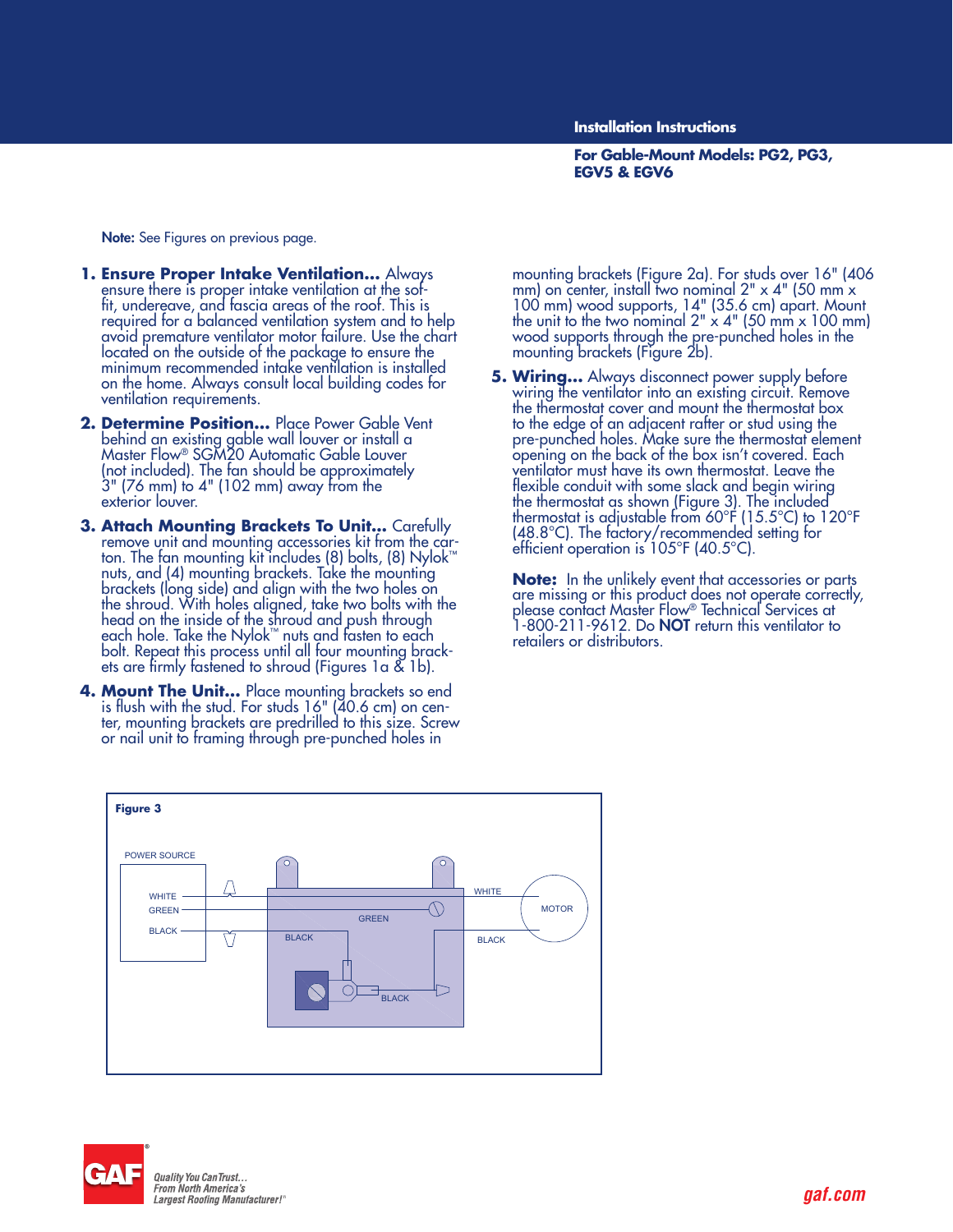

## **GAF VENTILACIÓN MECÁNICA PARA ÁTICOS Instrucciones de instalación a dos aguas: PG2, PG3, EGV5 & EGV6**<br>Montaje en techo a dos aguas

**Para modelos de montaje en techo** 

#### **Siempre lee y cumple con las consideraciones de seguridad y las instrucciones de instalación.**

#### **Consideraciones y avisos de seguridad**

- 1. Solo utiliza esta unidad de la manera recomendada por GAF. Si tienes alguna otra pregunta sobre instalación, comunícate con el Servicio Técnico de Master Flow® llamando al 1-800-211-9612.
- 2. Solo para fines de ventilación general. El propulsor de este ventilador no está cubierto. NO utilizar en lugares al que tengan acceso personas o animales.
- 3. NO utilizar para eliminar materiales peligrosos, polvo o vapores de combustibles.
- 4. Siempre utiliza gafas, guantes, cascos, arnés y otros equipos de seguridad durante la instalación para evitar lesiones. Advertencia: Usa siempre guantes resistentes cuando manipules esta unidad.
- 5. Cumple con todos los códigos vigentes de construcción y electricidad.
- 6. Una persona calificada debe realizar el trabajo de instalación y el cableado eléctrico de acuerdo con todos los códigos de construcción del Código Nacional de Electricidad (solo en EE. UU.), incluyendo los códigos para materiales ignífugos. Comunícate con un electricista calificado si no estás familiar izado con los códigos de electricidad y/o de instalación.
- 7. Se debe conectar el ventilador a un circuito a tierra de 120 voltios, 60 Hz solo con cableado con calibre mínimo de 14,

que tenga al menos 3 amperes de capacidad disponible. Si no puedes confirmar que existe capacidad eléctrica sufi ciente en un circuito existente, instala un circuito dedicado separado. NO utilizar una extensión para operar.

- 8. Revisa si existen tuberías ocultas antes de cortar o taladrar. NO dañes cableados eléctricos o tuberías ocultas al cortar o taladrar.
- 9. Asegúrate de que las aspas del ventilador y el tornillo prisionero estén bien ajustados.
- 10. Los ventiladores por conducto siempre deben tener ventilación hacia el exterior.
- 11. PARA HOGARES CON HORNOS DE GAS O COMBUSTIBLE O PARA ELECTRODOMÉSTICOS EN EL MISMO LUGAR: El ventilador DEBE conectarse con un conmutador u otro dispositivo de conexión, para evitar que el horno y el ventilador operen a la misma vez durante el ciclo de calefacción. El conmutador o dispositivo de conexión DEBEN desconectar la unidad de ventilación del circuito eléctrico. GAF recomienda que una persona calificada instale el conmutador (no incluido), de acuerdo con todos los códigos y normas de construcción aplicables.

#### **Herramientas necesarias**

- Llave de ajustable o  $\frac{3}{8}$ "
- 2 Phillips Screwdriver
- Sierra (si la instalación requiere soportes de madera adicionales)
- Gafas protectoras
- Caias proiecioras<br>• Equipo de restricción de caídas
- Casco protector y otros equipos de protección
- Cuchillo para uso general
- Guantes
- Escalera
- Martillo de orejas
- Lápiz o marcador
- Cinta métrica
- Conector de abrazadera de cables de tamaño comercial de 1 /2"
- Cable eléctrico tipo NM
- Tuercas para cables

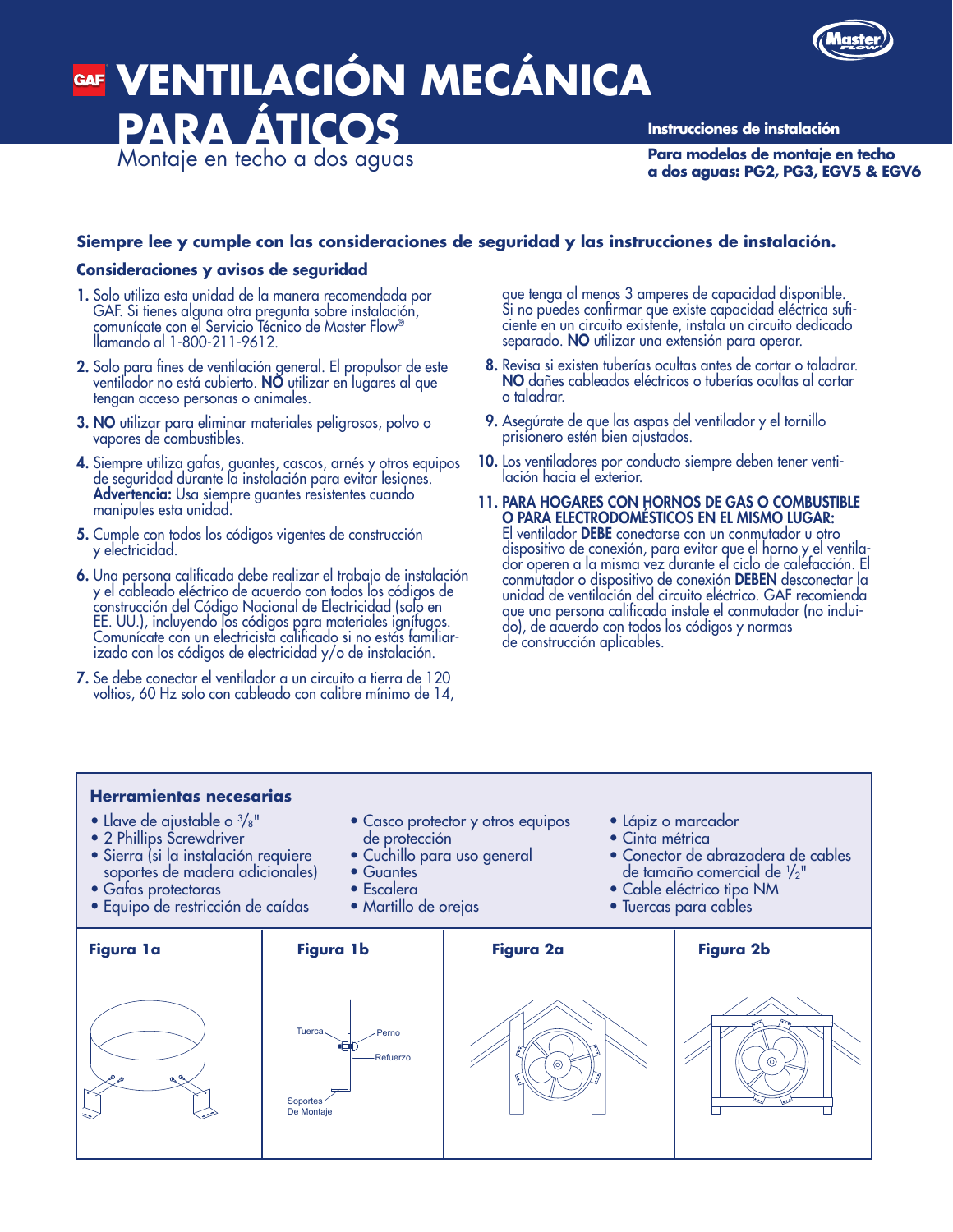**Instrucciones de instalación**

**Para modelos de montaje en techo a dos aguas: PG2, PG3, EGV5 & EGV6**

Nota: Ver figuras de la página anterior.

- **1. Garantizar la ventilación de entrada correcta...**  Siempre asegúrate de que exista una ventilación de entrada adecuada en el sofito, bajo alero y el revestimiento del techo. Esto es necesario para lograr un sistema equilibrado de ventilación y contribuir a evitar fallos prematuros en el motor del ventilador. Utiliza el cuadro en la parte exterior del paquete para garantizar que se instale en la casa la ventilación de entrada mínima recomendada. Siempre consulta los códigos de construcción locales para conocer los requisitos de ventilación.
- **2. Determinar posición...** Colocar la ventilación mecánica para techos a dos aguas detrás de una rejilla de pared existente o instalar una rejilla automática para techos a dos aguas Master Flow® SGM20 (no incluida). El ventilador debe quedar a aproximadamente 3" (76 mm) a 4" (102 mm) de distancia de la rejilla exterior.
- **3. Colocar los soportes de montajes a la unidad…**  Sacar con cuidado la unidad y el kit de accesorios de montaje de la caja. El kit de montaje del ventilador incluye (8) pernos, (8) tuercas Nylok™ y (4) soportes de montaje. Tomar los soportes de montaje (lado más largo) y alinearlos con los dos orificios del refuerzo. Con los orificios alineados, tomar dos pernos con la cabeza en la parte de adentro del refuerzo y empujarlos por cada orificio. Colocar las tuercas Nylok™ a cada perno. Repetir este proceso hasta que los cuatro soportes de montaje estén bien sujetos al refuerzo (figuras 1a y 1b).
- **4. Montar la unidad...** Colocar los soportes de montaje asegurándose de que el extremo quede al ras de la viga. Los soportes de montajes ya vienen perforados para vigas de 16" (40.6 cm) en el centro. Atornillar o clavar la unidad a la estructura a través de los orificios ya perforados en los

soportes de montaje (figura 2a). Si la viga tiene más de 16" (406 mm) en el centro, instalar dos soportes de madera de 2" x 4" (50 mm x 100 mm) nominal, a una distancia de 14" (35.6 cm) entre sí. Montar la unidad a los dos soportes de madera de 2" x 4" (50 mm x 100 mm) nominal usando los orificios ya perforados de los soportes de montaje (figura 2b).

**5. Cableado...** Siempre desconecta la energía antes de conectar el ventilador a un circuito existente. Quita la cubierta del termostato y monta la caja en el borde de una viga adyacente, utilizando los agujeros ya abiertos. Asegúrate que la apertura del elemento del termostato en la parte trasera de la caja no esté cubierta. Cada ventilador debe tener su propio termostato. Deja suelto el conducto flexible y comienza a cablear el termostato tal como se muestra en la figura 3. El termostato incluido es ajustable de 60°F (15.5°C) a 120°F (48.8°C). La configuración recomendada por el fabricante para la operación eficiente es 105°F  $(40.5^{\circ}C)$ .

Nota: En el caso poco probable de que falten accesorios o piezas, o de que este producto no opere correctamente, llama al Servicio Técnico de Master Flow® al 1-800- 211-9612. NO devuelvas este ventilador a minoristas ni distribuidores.

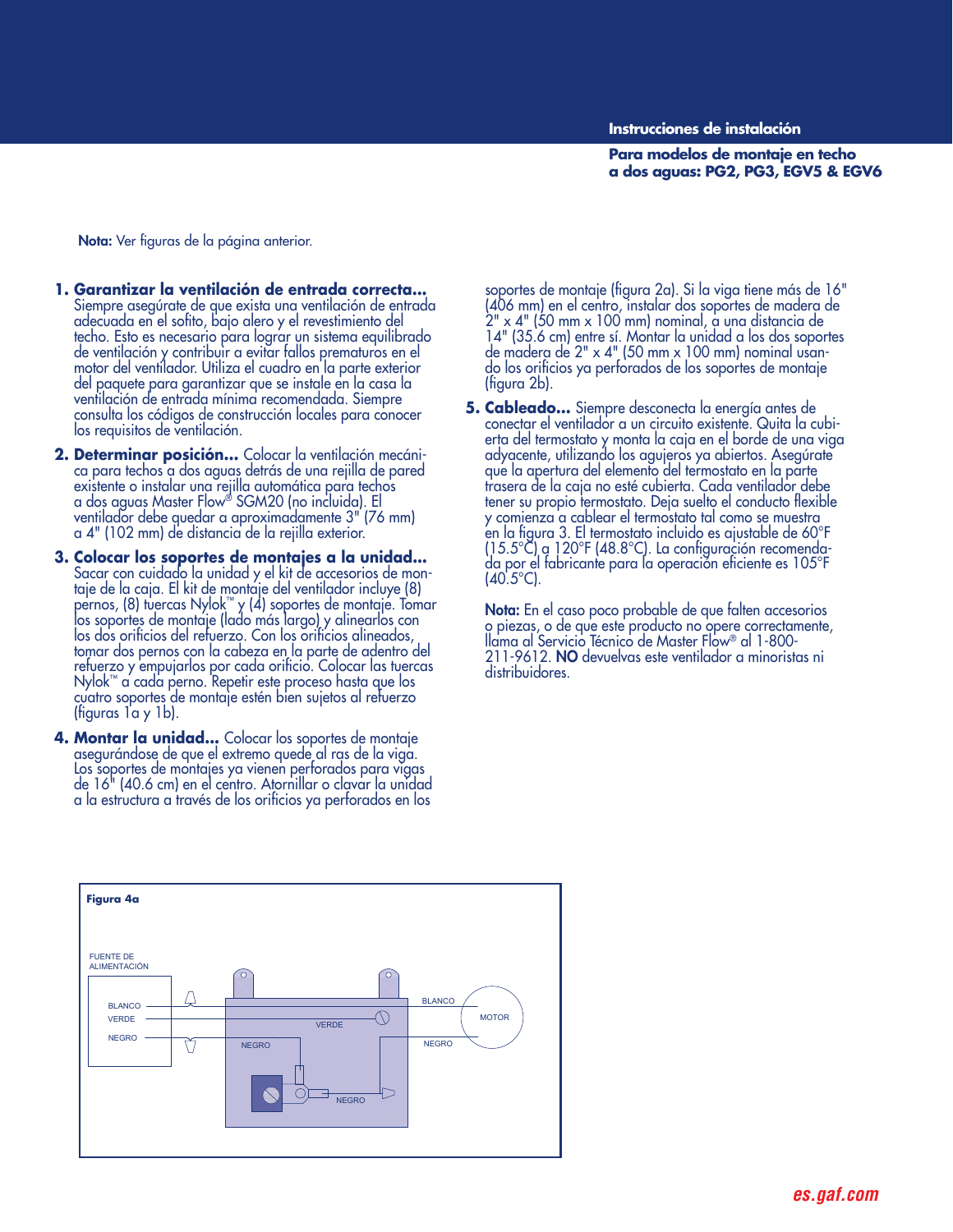

### **ENT DE FAÎTE GAF ELECTRICITY Instructions d'installation** Montage sur pignon

**Pour les modèles à installation sur le pignon : PG2, PG3, EGV5 et EGV6**

#### **Lisez et suivez toujours les consignes de sécurité et les instructions d'installation.**

#### **Consignes de sécurité et avertissements**

- 1. Utilisez cette unité uniquement de la manière prévue par GAF. Pour toute question relative à l'installation, veuillez communiquer avec le service d'assistance technique Master Flow<sup>MD</sup> en composant le 1 800 211-9612.
- 2. Pour les besoins de ventilation générale seulement. Cet évent est muni d'une hélice non protégée. Ne PAS utiliser dans les endroits facilement accessibles aux personnes ou aux animaux.
- 3. Ne PAS utiliser pour évacuer des matériaux dangereux, de la poussière ou des vapeurs explosives.
- 4. Pendant l'installation, utilisez toujours des lunettes de sécurité, des gants, un casque de sécurité, un système de retenue et tout autre équipement approprié pour éviter les blessures. Avertissement : Portez toujours des gants de travail résistants lors de la manipulation de l'unité.
- 5. Suivez tous les codes électriques et du bâtiment applicables.
- 6. Les travaux d'installation et de câblage électrique doivent être effectués par une personne qualifiée en conformité avec les codes du bâtiment et du code national de l'électricité des É.-U., incluant les codes de résistance au feu. Communiquez avec un électricien qualitié si vous ne vous sentez pas à l'aise ou ne connaissez pas les codes ou les installations concernant l'électricité.
- 7. Cet évent ne doit être branché qu'à un circuit mis à la terre de 120 volts et 60 Hz avec un câble de calibre 14 au minimum dont la capacité d'intensité disponible est d'au moins 3 ampères. Si vous n'êtes pas certain que le circuit actuel possède une capacité électrique suffisante, installez un circuit dédié distinct. N'utilisez PAS de rallonge électrique pour faire fonctionner l'unité.
- 8. Vérifiez qu'il n'y a pas d'équipements dissimulés avant de couper ou de percer. N'endommagez **PAS** le filage électrique<br>ou les autres équipements dissimulés lors de la découpe ou du perçage.
- 9. Assurez-vous que l'hélice et la vis de fixation sont bien serrées.
- 10. Les ventilateurs à enveloppe doivent toujours évacuer l'air à l'extérieur.
- 11. POUR LES MAISONS AVEC UNE FOURNAISE AU GAZ OU À L'HUILE SITUÉE AU MÊME ENDROIT : L'évent DOIT être branché à un commutateur ou à un autre dispositif de verrouillage pour éviter que l'évent et la fournaise ne fonctionnent en même temps pendant le cycle de chauffage. Le commutateur ou autre dispositif de verrouillage DOIT débrancher l'évent de l'alimentation provenant du circuit électrique. GAF recommande que le commutateur (non inclus) soit installé par une personne qualifiée et en conformité avec tous les codes du bâtiment et normes en vigueur.

#### **Outils requis**

- Clé de 3 /8 po ou ajustable
- 2 Phillips Screwdriver
- Scie (si l'installation exige des supports en bois supplémentaires)
- Lunettes de sécurité
- Dispositif antichutes
- Casque de protection et autres équipements de sécurité
- Couteau universel
- Gants
- Échelle
- Marteau de charpentier
- Crayon ou marqueur
- Ruban à mesurer
- Connecteur de câble à pinces de taille standard de 1 /2 po
- Câble électrique de type NM
- Douilles de connexion